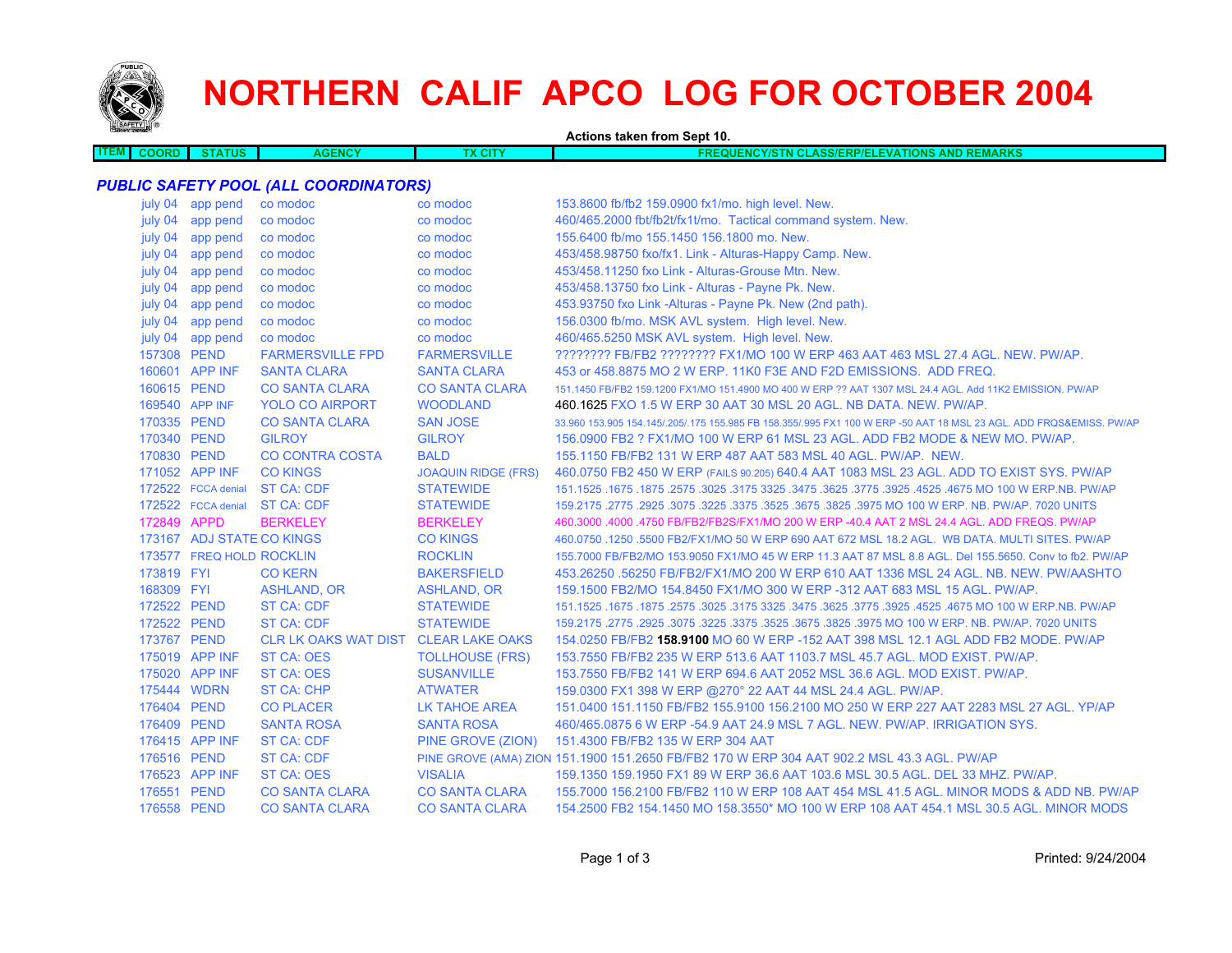| 176568 APPD |                          | <b>ST CA: CDF</b>     | <b>REDDING</b>            | 159.13500 .19500 FX1 63 W ERP 1.8 AAT 153 MSL 21 AGL. MOD EXIST. PW/AP.                             |
|-------------|--------------------------|-----------------------|---------------------------|-----------------------------------------------------------------------------------------------------|
| 176570 APPD |                          | <b>CO SONOMA</b>      | <b>CO SONOMA</b>          | 155,2650 FB 155 W ERP 61.3 AAT 1051 MSL 65.5 AGL, RESTORE, PW/AP                                    |
| 176571 APPD |                          | <b>ST CA: CDF</b>     | <b>GRASS VALLEY</b>       | 151,2800 FB 110 W ERP 176 AAT 953.1 MSL 30.5 AGL, CORRECTS FCC ERROR, PW/AP.                        |
| 176550 APPD |                          | <b>ST CA: OES</b>     |                           | PINE GROVE (MT ZION) 153.7550 FB/FB2 148 W ERP 304.2 AAT 902.2 MSL 43.3 AGL. MINOR MOD. PW/AP.      |
| 176584 APPD |                          | <b>ST CA: P&amp;R</b> | N COAST HI LEV            | 151.4750 FB/FB2/MO 158.8650 FX1/MO 230 W ERP 741 AAT 48.8 AGL. MINOR MODS. PW/AP                    |
| 176612 APPD |                          | <b>CUPERTINO</b>      | <b>CUPERTINO</b>          | 158.9250 FB/MO 55 W ERP -109 AAT 110 MSL 12 AGL. NEW. PW/IMSA                                       |
| 176687 APPD |                          | <b>FRESNO</b>         | <b>FRESNO</b>             | 453.5250 FB/FB2 75 W ERP 82 AAT 90 MSL 72 AGL. ADD TO EXIST. PW/AP.                                 |
| 176688 APPD |                          | <b>FRESNO</b>         | <b>FRESNO</b>             | 453.8000 FB/FB2 75 W ERP 82 AAT 90 MSL 72 AGL. ADD TO EXIST. PW/AP.                                 |
|             | 176783 FREQ HOLD REEDLEY |                       | <b>REEDLEY</b>            | 155.9400 FB/FB2/MO 158.985 FX1/MO 100 W ERP 33.1 AAT 106.4 MSL 81.1 AGL. NB. MOD. PW/AP             |
| 176843 APPD |                          | <b>MANTECA</b>        | <b>MANTECA</b>            | 458.11250 FXO/FXOT 6 W ERP - 2.5 AAT 43 MSL 5 AGL. IRRIG SYS. PW/AP                                 |
| 176879 APPD |                          | <b>PITTSBURG</b>      | <b>PITTSBURG</b>          | 155.8800 FB/MO 100 W ERP -47.6 AAT 46 MSL 17 AGL. RESTORE. PW/AP                                    |
| 176885 APPD |                          | <b>ST CA: CHP</b>     | <b>OROVILLE (BLOOMER)</b> | 460.4500 FB/FB2 398 W ERP 518.2 AAT 914 MSL 54.9 AGL. MOD EXIST. PW/AP                              |
| 176899 APPD |                          | ST CA: OES            |                           | OROVILLE (BLOOMER) 453.8750 FB/FB2 237 W ERP 518.2 AAT 914 MSL 54.9 AGL. MOD EXIST. PW/AP           |
| 176902 APPD |                          | <b>ST CA: OES</b>     |                           | OROVILLE (BLOOMER) 154.2200 FB/FB2 187 W ERP 518.2 AAT 914 MSL 54.9 AGL. MOD EXIST. PW/AP           |
| 176903 APPD |                          | <b>ST CA: CDF</b>     | <b>OROVILLE (BLOOMER)</b> | 151.4300 FB/FB2 135 W ERP 518.2 AAT 914 MSL 54.9 AGL, MOD EXIST, PW/AP                              |
| 176915 APPD |                          | ST CA: CDF            |                           | SUSANVILLE (ROOF) 151.1900 .2500 FB/FB2 200 W ERP 627 AAT 2316 MSL 19.8 AGL. ADD .2500 PW/AP        |
| 176917 APPD |                          | <b>ST CA: DOT</b>     | PINE GROVE (ZION)         | 47.1000 FB 91 W ERP 304.8 AAT 902.2 MSL 43.9 AGL. MOD EXIST. PW/AP                                  |
| 176843 APPD |                          | <b>MANTECA</b>        | <b>MANTECA</b>            | 458.1125 FXO/FXOT 6 W ERP - 2.5 AAT 43 MSL 5 AGL. 11K2F1D. PW/AP                                    |
| 176879 APPD |                          | <b>PITTSBURG</b>      | <b>PITTSBURG</b>          | 155.8800 FB/MO. RESTORE, EXISTS. PW/AP                                                              |
| 176966 APPD |                          | <b>CO SANTA CLARA</b> | <b>CO SANTA CLARA</b>     | 151.1450 FB VARIOUS LOCATIONS. PW/AP                                                                |
| 176967 APPD |                          | <b>CO SANTA CLARA</b> | <b>CO SANTA CLARA</b>     | 151.0550 FB VARIOUS LOCATIONS. PW/AP                                                                |
| 176969 APPD |                          | <b>CO SANTA CLARA</b> | <b>CO SANTA CLARA</b>     | VARIOS LOC. EXIST FREQS. MINOR MODS. PW/AP                                                          |
| 177038 APPD |                          | <b>CO CALAVERAS</b>   | <b>CO CALAVARAS</b>       | 151.0100 .0400 .0550 FB/FB2 155.0850 .9550 .8650 FX1/MO 90 W ERP 637 AAT 1829 MSL 36 AGL. PW/AP     |
| 177067 APPD |                          | <b>ST CA: DWR</b>     | <b>MT ZION (AMA)</b>      | 151,2050 FB/FB2 68 W ERP 304 AAT 902.2 MSL 43.3 AGL, NEW TOWER, PW/AP                               |
| 177147 APPD |                          | <b>ST CA: OES</b>     |                           | SHAFFER MTN (LAS) 155.7000 FB/FB2 97 W ERP 709 AAT 2052 MSL 36.6 AAT. MINOR MOD. PW/AP              |
| 177161 APPD |                          | <b>CO PLACER</b>      | <b>TAHOE CITY</b>         | 155.6700 FX1 10 W ERP -94.3 AAT 1937.6 MSL 25.9 AGL. RELOCATE. PW/AP.                               |
| 177182 APPD |                          | <b>ST CA: CHP</b>     | <b>SALINAS</b>            | 42.3400 .4600 FB 154.6800 .9200 .4600 FB 158 W ERP -315 AAT 18.4 MSL 30.5 AGL. RELOCATE. PW/AP      |
| 177185 APPD |                          | <b>CO PLACER</b>      | <b>TAHOE CITY</b>         | 453/458.4250 FB/FB2/FX1/MO -94.3 AAT 1937.6 MSL 25.9 AGL. RELOCATE. PW/AP.                          |
| 177186 APPD |                          | <b>CO SONOMA</b>      |                           | MT BARHAM (S ROSA) 154.17500 FB 57 W ERP 325 AAT 487 MSL 65.5 AGL. MINOR MOD. PW/AP                 |
| 177221 APPD |                          | <b>ST CA: CHP</b>     | <b>MT ZION (AMA)</b>      | 42.3400 .5600 FB 63 W ERP 304 AAT 902.2 MSL 43.3 AGL. NEW TOWER. PW/AP                              |
| 177237 APPD |                          | <b>ST CA: CDF</b>     | <b>BLOOMER (BUT)</b>      | 151.2650 .3500 FB/FB2 135 W ERP 627 AAT 2316 MSL 19.8 AGL. PW/AP                                    |
| 177249 APPD |                          | <b>MARYSVILLE</b>     | <b>MARYSVILLE</b>         | 458.8750 FX1 50 W ERP 6.1 M RULE. PW/AP                                                             |
| 177259 APPD |                          | <b>ST CA: CHP</b>     | <b>BLOOMER (BUT)</b>      | 42.3400 .5000FB 50 W ERP 627 AAT 2316 MSL 19.8 AGL. PW/AP                                           |
| 177305 APPD |                          | <b>ST CA: CDF</b>     | <b>SUGARLOAF (SHA)</b>    | 151.1600 FB/FB2 100 W ERP 410 AAT 1201.5 MSL 10.7 AGL, NEW, PW/AP.                                  |
| 177310 APPD |                          | <b>CO MONTEREY</b>    | <b>SALINAS</b>            | 155,0850 FB/FB2/MO 153,9650 FX1/MO 50 W ERP -86.1 AAT 86.6 MSL 6.1 AGL, PW/AP                       |
| 177310 APPD |                          | <b>CO MONTEREY</b>    | <b>SALINAS</b>            | 155,0850 FB/FB2/MO 153,9650 FX1/MO 50 W ERP -86.1 AAT 86.6 MSL 6.1 AGL, PW/AP                       |
| 177315 APPD |                          | <b>CO MONTEREY</b>    | <b>CO MONTEREY</b>        | 151.1600 .3400 FB/MO 200 W ERP VARIOUS AAT, MSL, AGL. ADD STNS TO EXIST. PW/AP.                     |
| 177351 APPD |                          | <b>CO PLACER</b>      |                           | MT ROSE (WASHOE) 161.8250 .8500 FB/FB2 157.2250 .2500 MO 6 W ERP 1045 AAT 3100 MSL 16.5 AGL. YW/AP. |
| 177359 APPD |                          | <b>CO PLACER</b>      | <b>MT PLUTO (PLA)</b>     | 161.8250 .8500 FB/FB2 157.2250 .2500 MO 17 W ERP 600.6 AAT 2622 MSL 36.9 AGL. YW/AP.                |
|             | 177463 PEND              | <b>CO SOLANO</b>      | <b>CO SOLANO</b>          | 155.1600 FB/FB2 156.1500 .0900 FX1/MO 100 W ERP ?? AAT ?? MSL ?? AGL. PW/AP                         |
|             | 177514 PEND              | <b>ST CA: CHP</b>     | BRYTE (YOLO)              | 42.1200 .3400 .4600 FB 458.2000 465.3750 FX1 100 W ERP 9.6 AAT 3.7 MSL 13.7 AGL. NEW. PW/AP.        |
| 177616 APPD |                          | <b>ST CA: CHP</b>     |                           | LOMA PRIETA (SCLA) 42.3400 .5400 FB/FB2 100 W ERP 801 AAT 1152.2 MSL 47.2 AGL. NEW. PW/AP           |
| 177762 APPD |                          | <b>ST CA: CDF</b>     |                           | COULTERVILLE (MARIP) 151.2650 FB/FB2 205 W ERP 331 AAT 868.7 MSL 30.5 AGL. ADD FREQ TO EXIST. PW/AP |
| 177994 APPD |                          | ST CA: F&G            | <b>TRUCKEE</b>            | 159.4200 FX1 80 W ERP -206 AAT 1792.2 MSL 16.8 AGL. ADD TO EXIST SYS. PW/AP.                        |
| 177997 APPD |                          | ST CA: CDF            | JAMESTOWN (TUO)           | 151.1750 FB 159.4500 75 W ERP -102 AAT 237.7 MSL 12.2 AGL. ADD TO EXIST SYS. PW/AP                  |